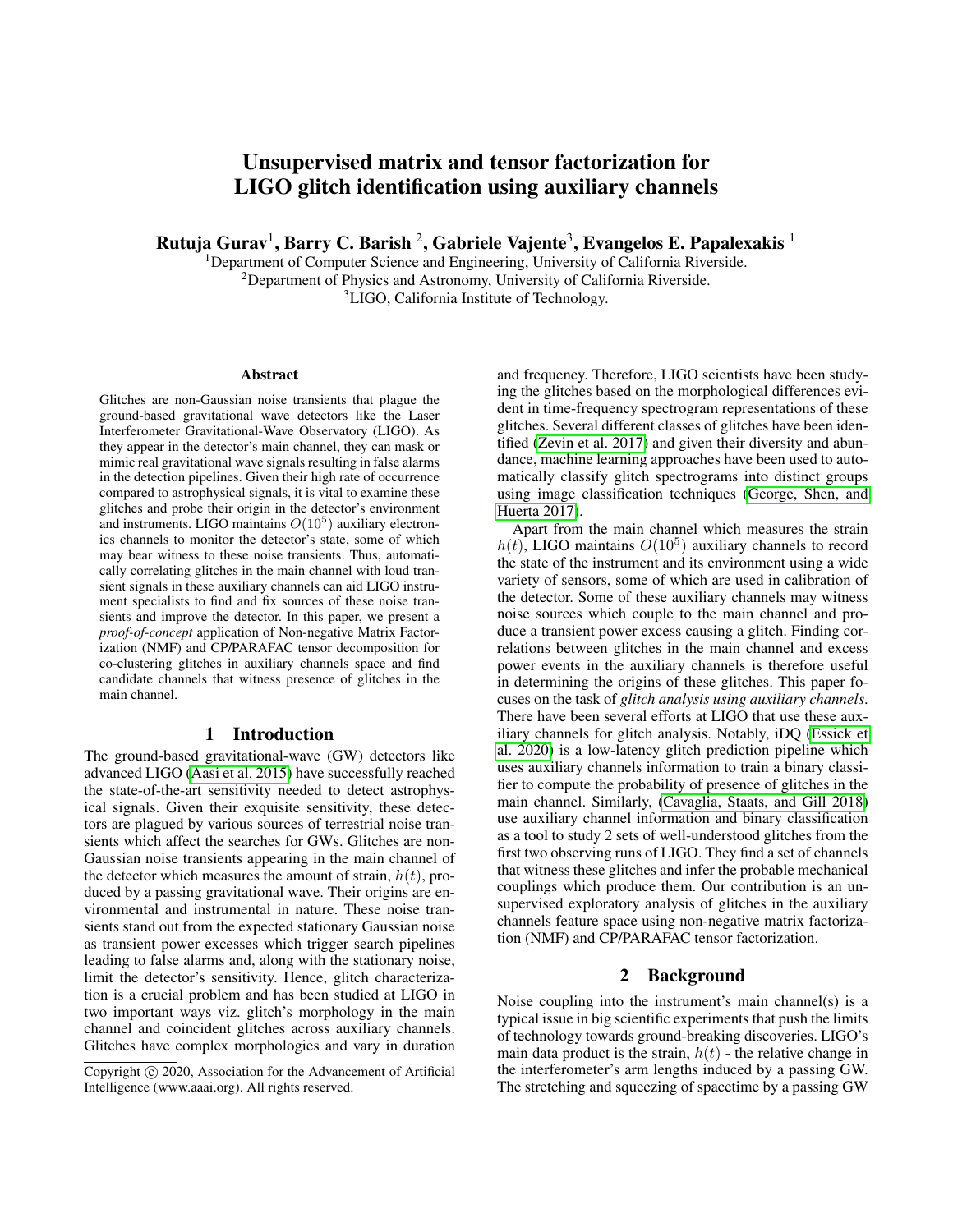physically changes the interferometer's arm length which causes the laser beams to interfere leading to a power excess to occur and a signal is measured at the output photodiode. It is to be noted that transient terrestrial disturbances originating in the environment or the instrument can also cause a brief power excess and result in a signal being registered at the output photo-diode. This coupling of noise into the main channel,  $h(t)$ , is, in essence, a glitch. Auxiliary channels record the measurements from a wide variety of sensors that are deployed around the interferometer. The  $O(10^5)$  recorded auxiliary channels include a lot of redundancy. LIGO instrument specialists use a subset of the auxiliary channels as *safe* channels to monitor and mitigate noise sources. LIGO data analysts also use these auxiliary channels as *veto generators* to remove time segments contaminated with glitches and generate clean segments of  $h(t)$ that are used for GW searches. Thus, as described in [\(Es](#page-3-5)[sick, Blackburn, and Katsavounidis 2013\)](#page-3-5) it is useful to determine important auxiliary channels which can act as *veto generators*. Given the large number of auxiliary channels only some of which may witness a glitch, it is conducive to use machine learning based techniques to find correlation between the main and auxiliary channel power excesses.

## 3 Analysis

The task at hand is to cluster glitches in a chosen time interval as per their auxiliary channels characteristics. In this paper, we formulate this task as a soft co-clustering which is discussed in brief in Section 3.3. As a result of co-clustering, we can obtain a small subset of important channels that are indicative of presence of glitches in  $h(t)$ .

| $h(t)$<br>A                | the main channel sensitive to GWs             |
|----------------------------|-----------------------------------------------|
|                            | safe auxiliary channels selected for analysis |
| $\frac{a_i(t)}{G}$         | $i^{th}$ auxiliary channel $\in$ A            |
|                            | glitches in $h(t)$                            |
| $t_g$ F                    | time of a $h(t)$ glitch $\in G$               |
|                            | number of frequency bins                      |
| $\overline{S}$             | selected channels that witness glitches       |
| $[(t_{start}), (t_{end})]$ | time interval chosen for analysis             |
|                            | Table 1: Terminology                          |

# 3.1 Data Collection

A trigger refers to a power excess in  $h(t)$  and any  $a(t)$ detected by an event trigger generator (ETG) like Omicron [\(Robinet 2016\)](#page-3-6) which runs continually in real-time at LIGO during its operational runs. Ergo, glitches are simply loud triggers in  $h(t)$  that are not astrophysical in origin. Omicron also infers properties of the generated triggers viz. GPS timestamp, signal-to-noise ratio (SNR), peak frequency, bandwidth, amplitude, duration, phase, etc. Thus, each trigger is represented by a list of its properties.

In this analysis, the threshold for loud triggers in  $h(t)$  is set at peak SNR  $\geq$  7.5 following the example of Gravity Spy which only registers triggers with peak  $SNR \ge 7.5$  as glitches in their catalog. We use a list of safe auxiliary channels maintained by LIGO's Detector Characterization group.

We can do a systematic trigger collection inspired by [\(Cavaglia, Staats, and Gill 2018\)](#page-3-4) as follows:

- 1. Obtain a set, G, of loud triggers, i.e. trigger with peak SNR > 7.5, that occurred in  $h(t)$  between  $t_{start}$  and  $t_{end}$ .
- 2. For all  $t_q \in G$ , find triggers from a set, A, of safe auxiliary channels in a window around each  $t<sub>g</sub>$ .  $window_{start} = t_g - (\alpha * \Delta t_g) - (\beta * \Delta t_g)$  $window_{end} = t_g + ((1 - \alpha) * \Delta t_g) + (\beta * \Delta t_g)$ where,  $t_g \in G$  is the peak SNR time of the glitch trigger.  $\Delta t_q$  is duration in seconds for which the glitch trigger lasted in  $h(t)$ .  $\alpha, \beta$  are window parameters to center the glitch trigger around its peak SNR. In this analysis  $\alpha = 0.5, \beta = 0.$

If no trigger is present in the window, a default null trigger is stored for that channel corresponding to that  $t_q$ . In case of multiple triggers in the window, we pick the loudest trigger. Note that we do not impose any SNR threshold on the auxiliary channels trigger selection, therefore the lower bound on SNR threshold is 5.5 which is the default provided by Omicron.

# 3.2 Feature Engineering

**Matrix Construction:** A feature matrix  $M \in \mathbb{R}^{|G| \times |A|}$  encodes the presence or absence of a loud trigger in all auxiliary channels for every glitch in G weighted by peak SNR. Each |A|-length row of M corresponds to a glitch and each element  $M_{i,j}$  is the peak SNR of  $i_{th}$  trigger in  $j_{th}$  auxiliary channel if trigger present, zero otherwise.

Tensor Construction: A tensor in this context is a multidimensional array. The tensor encodes - 1) presence or absence of a loud trigger in all auxiliary channel for every glitch in  $G$  weighted by peak SNR, 2) if present, the peak frequency of the trigger in an auxiliary channel. In order to encode these 2 pieces of information, we create a 3-mode tensor  $\mathcal{X} \in \mathbb{R}^{|\bar{G}| \times |A| \times |F|}$ . Since peak frequency is a continuous quantity, we discretize it into frequency bins. Thus, each element  $\mathfrak{X}_{i,j,k}$  is the peak SNR of  $i_{th}$  trigger in  $j_{th}$ auxiliary channel having peak frequency that falls in the  $k_{th}$ frequency bin if trigger present, zero otherwise.

## 3.3 Co-clustering glitches and channels

Consider the traditional clustering problem where, a data matrix  $\mathbf{D} \in \mathbb{R}^{m \times n}$  has m data-points (or observations) each of which has n features. Clustering methods, like *K-means* partition the data-points to discover subsets such that datapoints in a cluster are *similar* to each other and *distinct* from data-points in other subsets. Co-clustering refers to simultaneous clustering of multiple modes of the data. In case of the 2 mode data matrix D described above, co-clustering partitions along the rows as well as the columns to find subsets. Co-clustering can be formulated as a multi-linear decomposition as described in [\(Papalexakis and Sidiropoulos 2011\)](#page-3-7) such that  $\mathbf{D}^{m \times n} \approx [\mathbf{R}^{m \times k} \mathbf{C}^{k \times n}]$  where k is referred to as the *rank* of the decomposition. In this paper, to co-cluster the 2-mode data matrix  $\mathbf{M} \in \mathbb{R}^{|G| \times |A|}$ , we use Non-negative Matrix Factorization and for the 3-mode data tensor  $\mathcal{X} \in$  $\mathbb{R}^{|G|\times|A|\times|F|}$ , we use non-negative CP/PARAFAC factorization. The choice of NMF and non-negative CP/PARAFAC is dictated by the non-negative values (the SNRs of the trig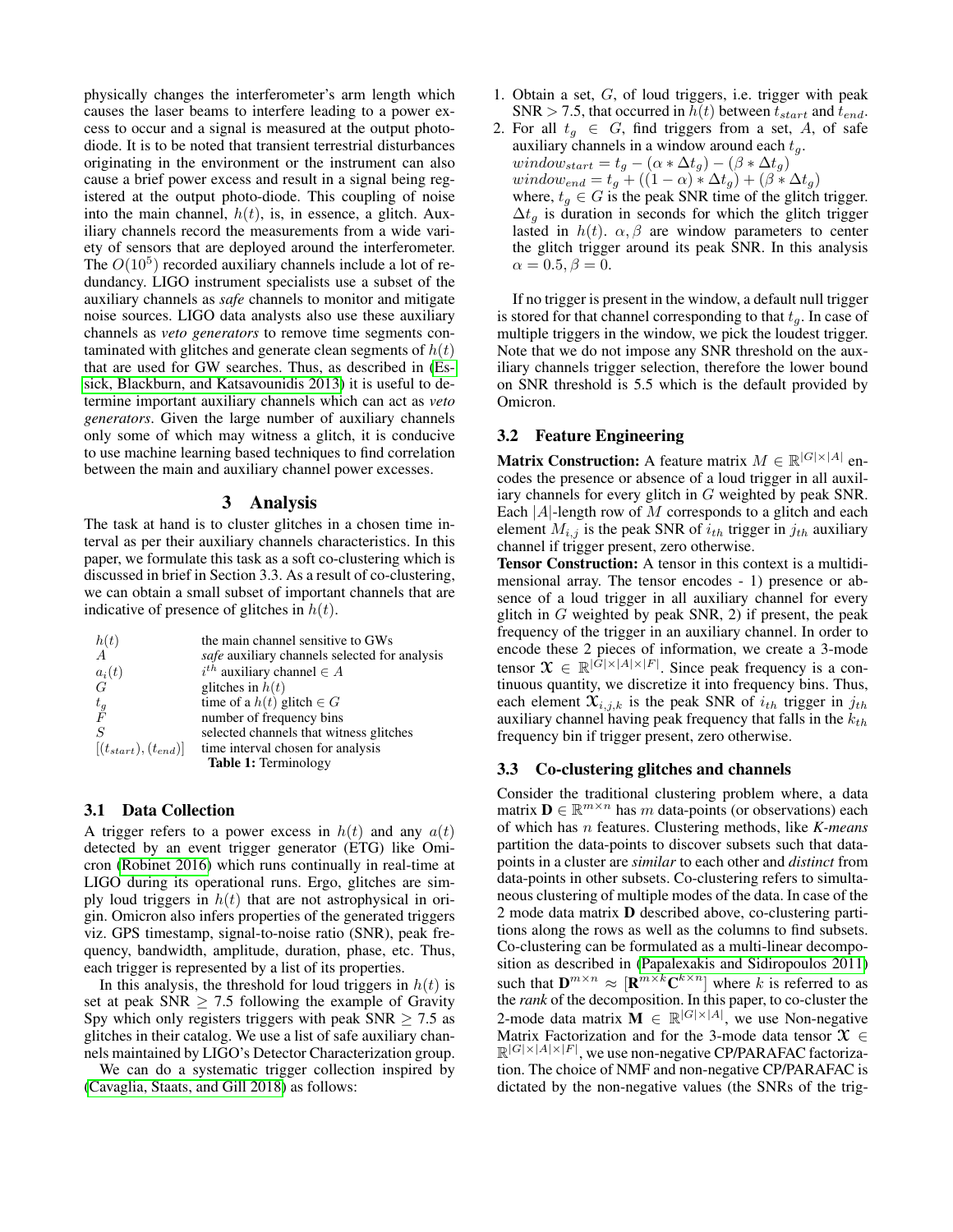gers) in  $M$  and  $X$ . Imposing the non-negativity constraint can potentially yield more interpretable factors that prove useful in selected specific channels.

Non-negative Matrix Factorization (NMF): The formulation of NMF is stated as follows. Given  $\mathbf{M} \in \mathbb{R}_+^{|G| \times |A|}$  and desired number of components (*rank*)  $k \ll \min(|G|, |A|)$ , find  $\mathbf{W} \in \mathbb{R}_{+}^{|G| \times k}$  and  $\mathbf{H} \in \mathbb{R}_{+}^{k \times |A|}$  such that  $\mathbf{M} \approx \mathbf{W} \mathbf{H}$ . In our case, each row of W and  $H<sup>T</sup>$  is a k-length latent space representation of triggers and channels respectively. For computation of NMF, we used the implementation from Scikit-Learn library available for Python.

Non-negative Tensor Factorization: CP/PARAFAC tensor factorization of  $\mathfrak{X} \in \mathbb{R}^{|G| \times |A| \times |F|}$  is expressed as a sum of outer products of  $R$  rank-1 tensors called components or factors. These components can be arranged as 3 factor matrices viz.  $\mathbf{U}_{|G|\times r}$ ,  $\mathbf{V}_{|A|\times r}$ , and  $\mathbf{W}_{|F|\times r}$  corresponding to each mode of  $\mathfrak X$ , each with r columns. Formally stated as,

 $\mathfrak{X}\approx\sum^{R}$  $r=1$  $\mathbf{u}_r \circ \mathbf{v}_r \circ \mathbf{w}_r$ , where  $\mathbf{u}_r$ ,  $\mathbf{v}_r$  and  $\mathbf{w}_r$  are the  $r^{th}$  col-

umn in factor matrices  $U, V$  and  $W$  respectively. The true rank  $R$  of the tensor is defined as the minimum number of rank-1 components required to exactly reconstruct the original tensor. However, a low-rank approximation of the tensor is of interest to our analysis since a low-rank approximation can capture latent patterns across the modes of the tensor. In our case, the factor matrix  $\mathbf{U}_{|G|\times r}$  and  $\mathbf{V}_{|G|\times r}$  hold the r-length latent space representations of the glitch triggers and channels respectively. For the computation of the CP/PARAFAC decomposition we used the implementation of the Alternating Least Squares method in Tensorly [\(Kos](#page-3-8)[saifi et al. 2019\)](#page-3-8). Additionally, we impose non-negativity constraint on the factors.

#### 4 Results

Witnessing glitches in the main channel: For this analysis, we chose time intervals in the second half of the third observing run of LIGO (referred to as O3b by the community) [\(Tse et al. 2019\)](#page-3-9). Specifically, the *training* interval spans from November 1 to November 4, 2019 and the *validation* interval spans from November 5 to November 6, 2019. There are 987 loud triggers in the *training* interval and 382 loud triggers in the *validation* interval at the LIGO Hanford observatory. We used 845 safe auxiliary channels obtained from a list maintained by the Detector Characterization group at LIGO. We perform NMF on M and CP/PARAFAC on  $X$  constructed using loud triggers in the *training* interval and examine the co-clusters obtained. The latent space representations of the channels ( $\mathbf{H}^T$  in NMF and V in CP/PARAFAC) are then used to obtain a small set of channels, S, to test as *witnesses* of occurrence of glitches during the *validation* interval. More specifically, each |A| length vector in  $H<sup>T</sup>$  or V encodes the *contribution* of subset of channels to the corresponding subset of glitches. We pick the channel corresponding to the maximum magnitude value in the vector and add it to S. For each channel  $s_i \in S$ , if there is a glitch in  $h(t)$  and there is a corresponding trigger in  $s_i$  in a window around the glitch, we say  $s_i$  *witnessed* 

<span id="page-2-0"></span>

| channel                              | % glitches witnessed |
|--------------------------------------|----------------------|
| H1-PEM-EY_MAG_EBAY_SEIRACK_X_DO      | 85.86                |
| H1-IMC-PZT_YAW_OUT_DQ                | 81.15                |
| H1-PEM-EX_ADC_0_17_OUT_DQ            | 79.31                |
| H1-IMC-MC2_YAW_OUT_DQ                | 78.53                |
| H1-PEM-EX_MAG_EBAY_SEIRACK_X_DO      | 77.22                |
| H1-PEM-EX_ADC_0_19_OUT_DO            | 76.96                |
| H1-PEM-VAULT_MAG_1030X195Y_COIL_Y_DQ | 74.86                |
| H1-PEM-VAULT_MAG_1030X195Y_COIL_X_DQ | 71.98                |
| H1-PEM-CS_MAG_EBAY_SUSRACK_Y_DQ      | 60.73                |
| H1-PEM-EX_MAG_EBAY_SUSRACK_Y_DO      | 59.16                |

Table 2: Percentage of  $h(t)$  glitches witnessed by a set of unique channels selected using NMF with rank 20 *(only channels that witnessed more than half the actual glitches are shown here)*

<span id="page-2-1"></span>

| channel                              | % glitches witnessed |
|--------------------------------------|----------------------|
| H1-PEM-EY_MAG_EBAY_SEIRACK_Z_DQ      | 87.43                |
| H1-PEM-EY_MAG_EBAY_SEIRACK_X_DO      | 85.86                |
| H1-IMC-PZT <sub>-YAW-OUT-DO</sub>    | 81.15                |
| H1-IMC-PZT_PIT_OUT_DO                | 80.62                |
| H1-PEM-EX_ADC_0_17_OUT_DO            | 79.31                |
| H1-IMC-MC2_YAW_OUT_DO                | 78.53                |
| H1-PEM-EX_MAG_EBAY_SEIRACK_X_DO      | 77.22                |
| H1-PEM-VAULT_MAG_1030X195Y_COIL_Y_DQ | 74.86                |
| H1-PEM-VAULT_MAG_1030X195Y_COIL_X_DQ | 71.98                |
| H1-LSC-SRCL_OUT_DQ                   | 64.13                |
| H1-PEM-CS_MAG_EBAY_SUSRACK_Y_DO      | 60.73                |

**Table 3:** Percentage of  $h(t)$  glitches witnessed by a set of unique channels selected using CP/PARAFAC with rank 20 *(only channels that witnessed more than half the actual glitches are shown here)*

the glitch. For each channel  $s_i \in S$ , we count the number of glitches in h(t) that it *witnessed* during the *validation* interval. Tables [2](#page-2-0) and [3](#page-2-1) show the percentage of glitches witnessed in the *validation* interval by channels selected using NMF and CP/PARAFAC with rank 20 respectively. In both NMF and CP/PARAFAC models across different ranks, the top channels witnessed ∼80% of the glitches that occurred in the *validation* interval.

**Clustering glitches:** Since, the  $|G|$ -length vectors in W and U are latent representations of glitches and indicators of glitch clusters, given some ground-truth labels like the Gravity Spy catalog, we can examine whether we find homogeneous clusters for the different Gravity Spy classes in the auxiliary channels space. More specifically, we quantify *homogeneity* of the clusters found by NMF and CP/PARAFAC with respect to the Gravity Spy classes. To that effect, we count the number of occurrences of glitches belonging to each Gravity Spy class in the top k values of each  $|G|$ -length vector in W and U and aggregate this quantity across all factors. For example, homogeneity of a co-clustering instance of NMF with rank r is defined as  $\frac{1}{r} \sum_{i=1}^{r} \frac{1}{N_i}$  where  $N_i$  is the number of unique labels in top  $k$  of  $i<sup>th</sup>$  factor i.e. column in W. Here,  $k$  is adaptively chosen to be 90% of the norm of the factor. Thus if we find highly *homogeneous* auxiliary channels space clusters for the Gravity Spy classes, this quantity is close to 1.

Figures [1](#page-3-10) shows the average *homogeneity* across different factorization ranks using NMF and non-negative CP/PARAFAC respectively. This preliminary analysis suggests that the overall low homogeneity is probably suggestive of the fact that not all Gravity Spy classes have a simple,